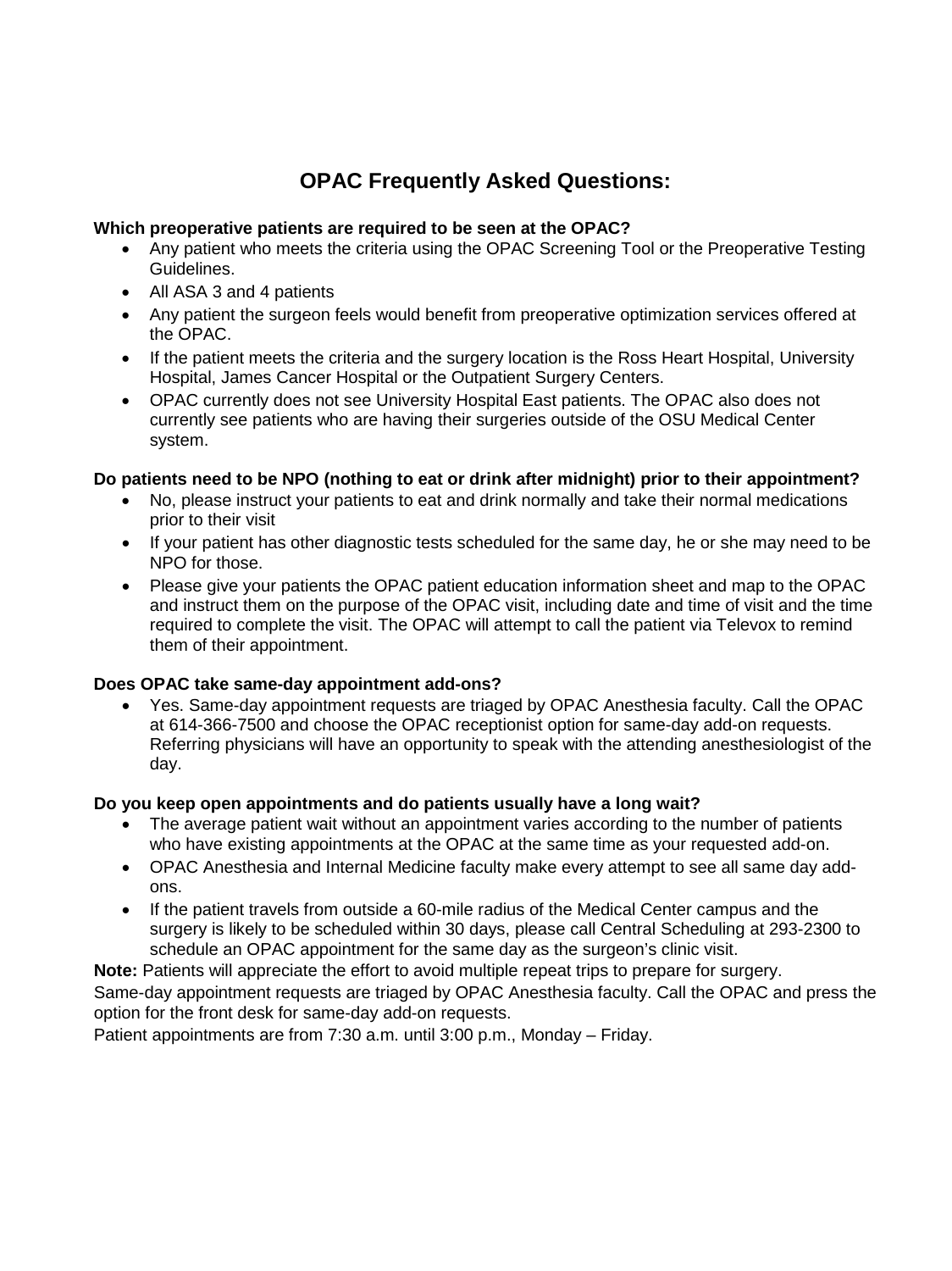The average OPAC appointment takes 1.5 hours. The patient will have a preoperative history and physical (H&P), medication reconciliation preoperative testing that may include EKGs, lab work, chest X-rays, consults and cardiology referrals. The patient will also receive preoperative instruction and teaching by a registered nurse.

The OPAC can help customize the scheduling of your OPAC appointments. Call the OPAC Nurse Manager at 614-366-3320 to discuss options for scheduling your patients.

## **Can surgeons enter IHIS preoperative orders to be completed at the OPAC?**

- **Yes.** When orders are entered prior to the patient's OPAC appointment, those orders will be completed in addition to any other testing that may be ordered by OPAC.
- The surgeon may provide orders by fax to 614-366-7560 if not utilizing our IHIS electronic medical record.

Please note: To prevent your patient's case from being delayed or canceled while waiting on preoperative orders to be completed the morning of surgery, OPAC strongly recommends that all preoperative orders be completed prior to the day of surgery.

## **What if the surgeon or the patient has customer service issues with OPAC?**

• OPAC patients currently rate their overall satisfaction of their OPAC visit at 97.7 percent. OPAC strives to provide 100 percent customer satisfaction. All customer service issues should be shared with OPAC Medical Director Barbara Rogers, MD, or Dawn Bachert, Nurse Manager by calling 614-366-3320.

#### **The surgeon's office sends preoperative orders and surgical consent prior to the patient's appointment. How does OPAC handle these documents?**

• OPAC scans completed documentation related to preoperative medical decision making or patient preoperative care into the OSUMC electronic medical record that can be viewed in IHIS . If the referring office sends their preoperative documents to MIM for scanning, please be sure they are sent in time. MIM is committed to having the pre-op records scanned into the electronic medical record by 24 – 48 hours prior to the OPAC appointment.

#### **What patient education opportunities does OPAC offer?**

- Smoking cessation
- Medication reconciliation and management
- Patient specific pre-op instructions
- Bathing with CHG soap
- OSA education
- Avoidance of surgical site infection
- Blood administration

#### **How does OPAC manage patients on anticoagulants or antithrombotic medications?**

The physician ordering the anticoagulation therapy is contacted and the instructions provided by the managing physician are documented in the OPAC anesthesia record and scanned in the electronic medical record. Instructions are given in collaboration with the surgeon, cardiologist or PCP as per our clinical practice guidelines

#### **Is an H&P expected from the surgeon's office in addition to the OPAC H&P?**

• Yes, the OPAC preoperative H&P does not replace the need for the surgeon to do the surgical H&P. The surgeon may do a focused H&P (described in the Medical Staff Rules and